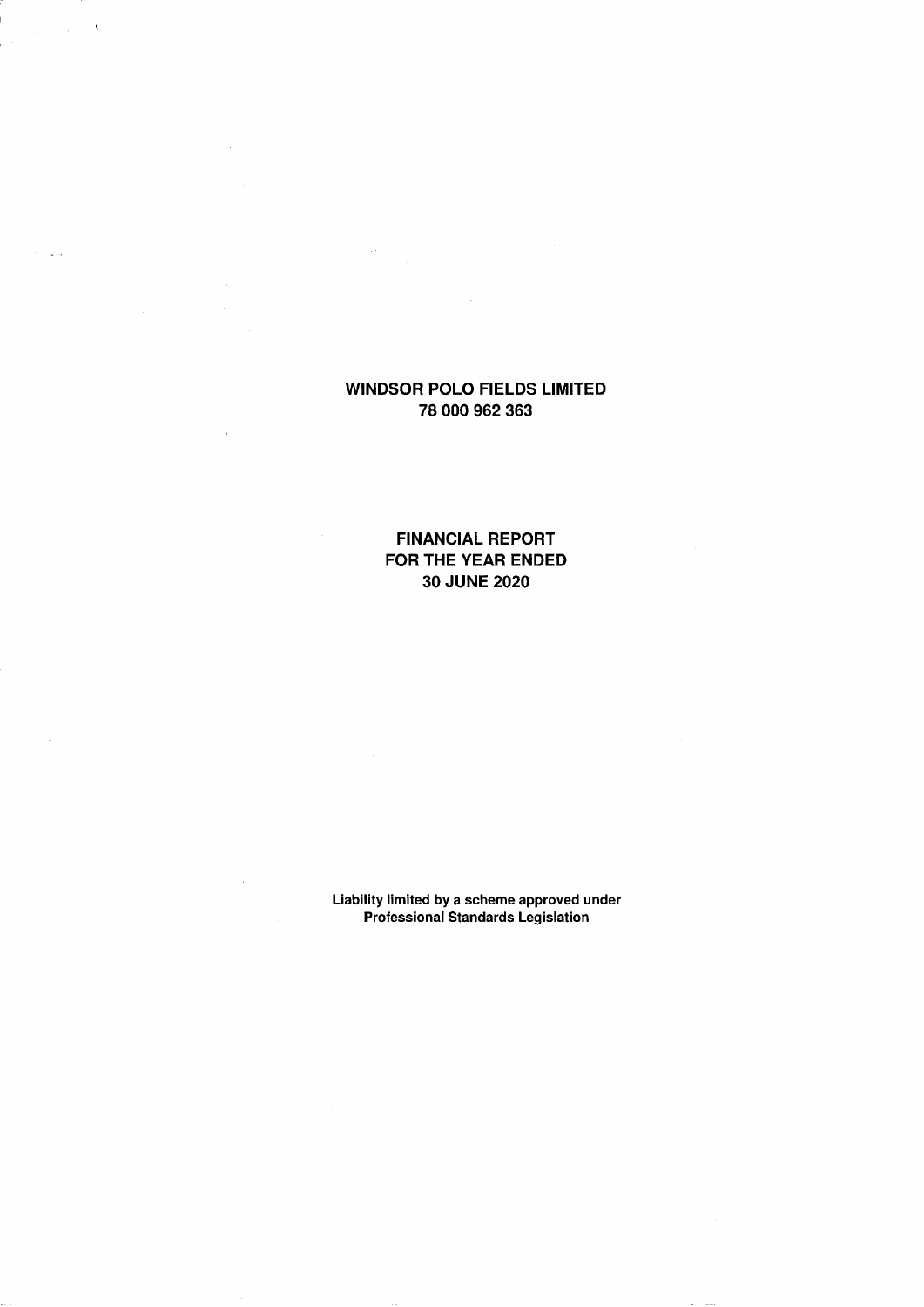## **CONTENTS**

| Directors' Report                                          |                |
|------------------------------------------------------------|----------------|
| Auditor's Independence Declaration                         | 3              |
| Statement of Profit or Loss And Other Comprehensive Income | $\overline{4}$ |
| <b>Statement of Financial Position</b>                     | 5              |
| Statement of Changes in Equity                             | 6              |
| <b>Statement of Cash Flows</b>                             | 7              |
| Notes to the Financial Statements                          | 8              |
| Directors' Declaration                                     | 16             |
| <b>Auditor's Report</b>                                    | 17             |
| Detailed Profit and Loss Statement                         | 19             |

 $\sim$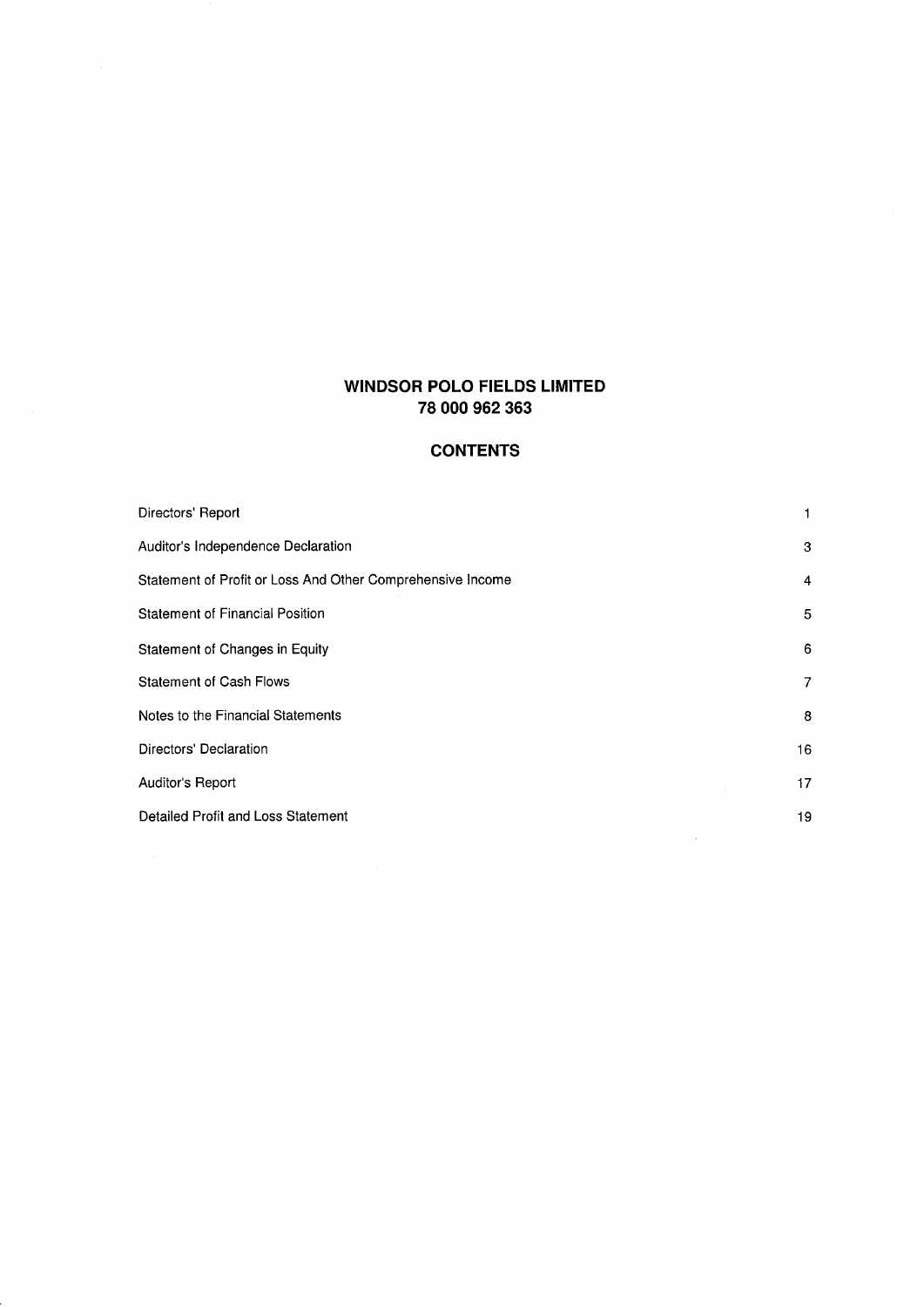### **DIRECTORS' REPORT**

The directors present their report on the company for the financial year ended 30 June 2020.

#### **Information on Directors**

The names of each person who has been a director during the year and to the date of this report are:

John Anthony Wayland Leon Bede Reardon Mark Anthony Tolhurst Andrew Warren Skyring Lew McDonnell Julie McIntosh Bruno George Michel Mascart retired 24 November 2019 Rowena Rainger appointed on 24 November 2019

Directors have been in office since the start of the financial year to the date of this report unless otherwise stated.

### **Operating Results**

The profit of the company after providing for income tax amounted to \$6,504.

#### **Significant Changes in the State of Affairs**

There have been no significant changes in the state of affairs of the Company during the year.

#### **Principal Activities**

The principal activities of the company during the financial year were were that of property rental.

No significant changes in the nature of the company's activity occurred during the financial year.

#### **Events After the Reporting Date**

No matters or circumstances have arisen since the end of the financial year which significantly affected or may significantly affect the operations of the company, the results of those operations, or the state of affairs of the company in future financial years.

#### **Environmental Issues**

The company's operations are not regulated by any significant environmental regulations under a law of the Commonwealth or of a state or territory of Australia.

### **Dividends paid or recommended**

No dividends were paid or declared since the start of the financial year. No recommendation for payment of dividends has been made.

### **Options**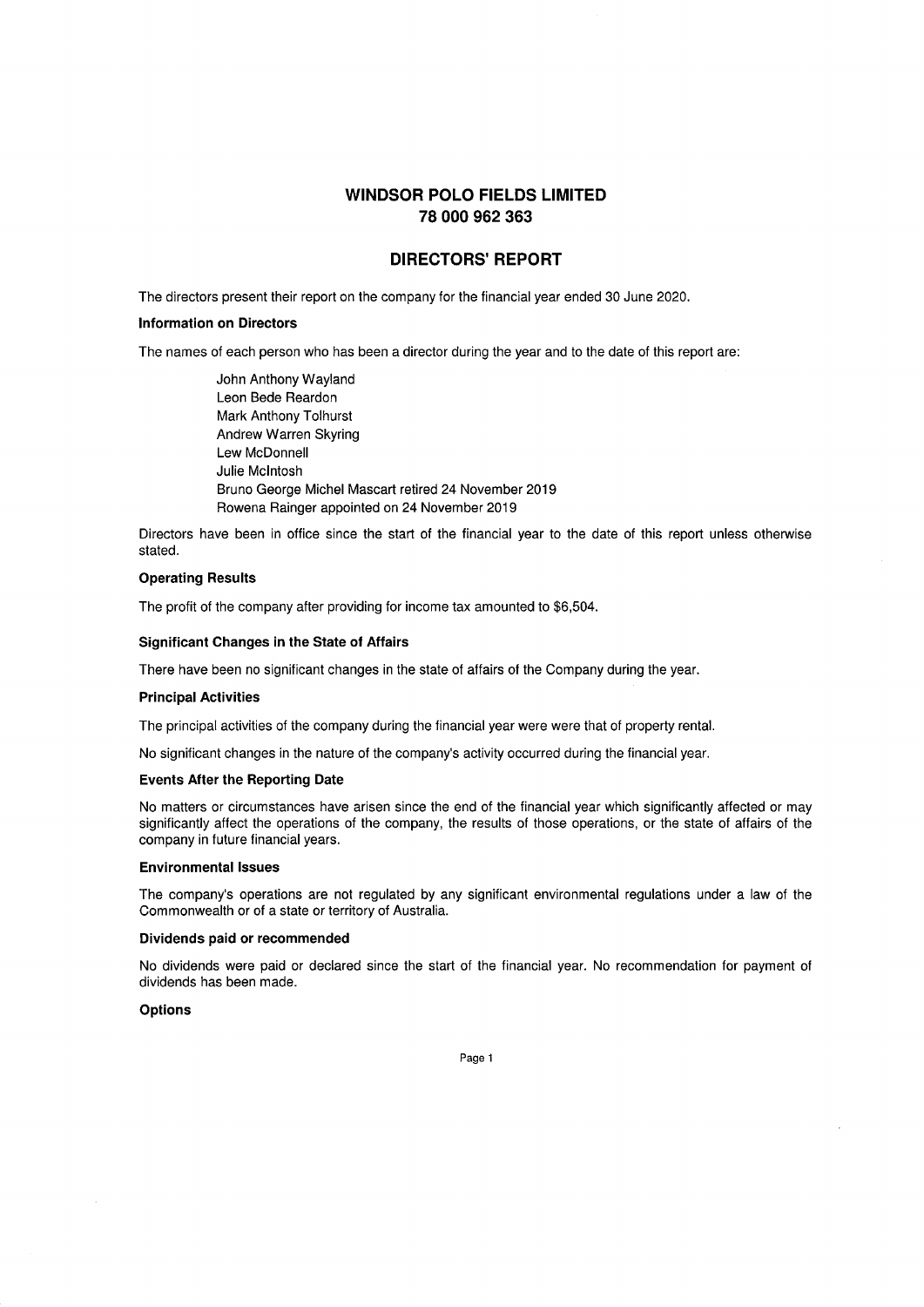### **DIRECTORS' REPORT**

No options over issued shares or interests in the company were granted during or since the end of the financial year and there were no options outstanding at the date of this report.

### **Indemnification and Insurance of Officers and Auditors**

The company holds a director's and officer's insurance policy of \$1,000,000.

#### **Auditor's Independence Declaration**

The lead auditor's independence declaration in accordance with section 307C of the Corporations Act 2001, for the year ended 30 June 2020 has been received and can be found on page 3.

|           | Signed in accordance with a resolution of the Board of Directors: |
|-----------|-------------------------------------------------------------------|
| Director: | John Anthony Wayland                                              |
| Director: | Andrew Warren Skyring                                             |
|           | Dated this $20$ day of August 2020                                |

 $\alpha$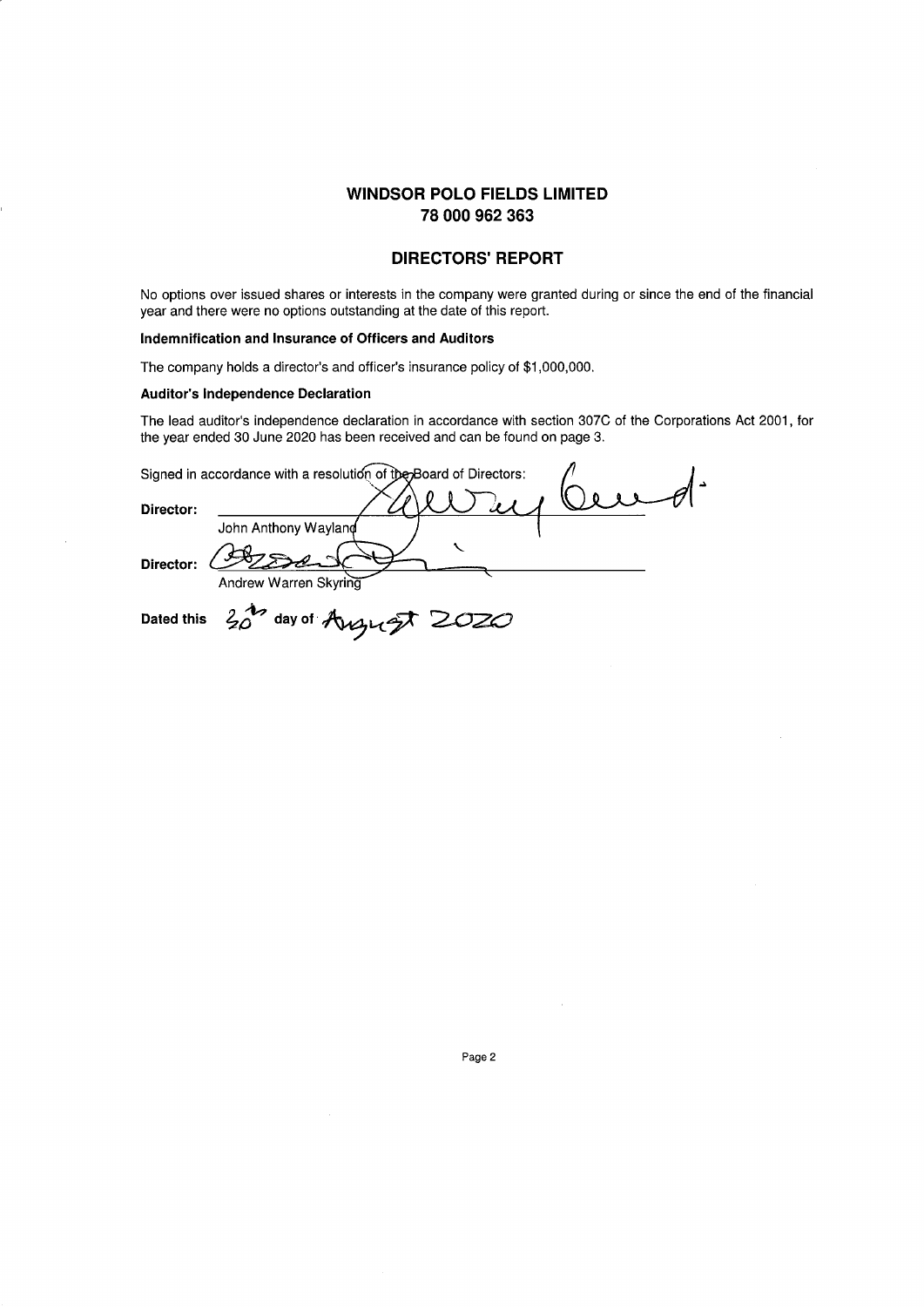William Tomicrek & Associates Pty Limited

ABN 77 003 850 888

p: 02 4739 2948 m: 0402 097 431 e: albion@bigpond.net.au www.wtassociates.com.au 66 Emu Plains Road Mt Riverview NSW 2774 Registered Company Auditor Registered Tax Agent SMSF Auditor Liability limited by a scheme approved under Professional Standards Legislation.

5 October 2020

The Directors Windsor Polo Fields Limited PO Box 375 Windsor NSW 2756

Dear Directors,

### **Auditor's Independence Declaration**

In accordance with Section 307C of the Corporations Act 2001, I am pleased to provide the following declaration of independence to Windsor Polo Fields Limited

I declare that to the best of my knowledge there have been no contraventions of

- (1) the auditor independence requirements of the Corporation Act 2001, in relation to the audit; and
- (2) any applicable code of professional conduct in relation to the audit.

Yours truly,

William Tomiczek Registered Company Auditor 1425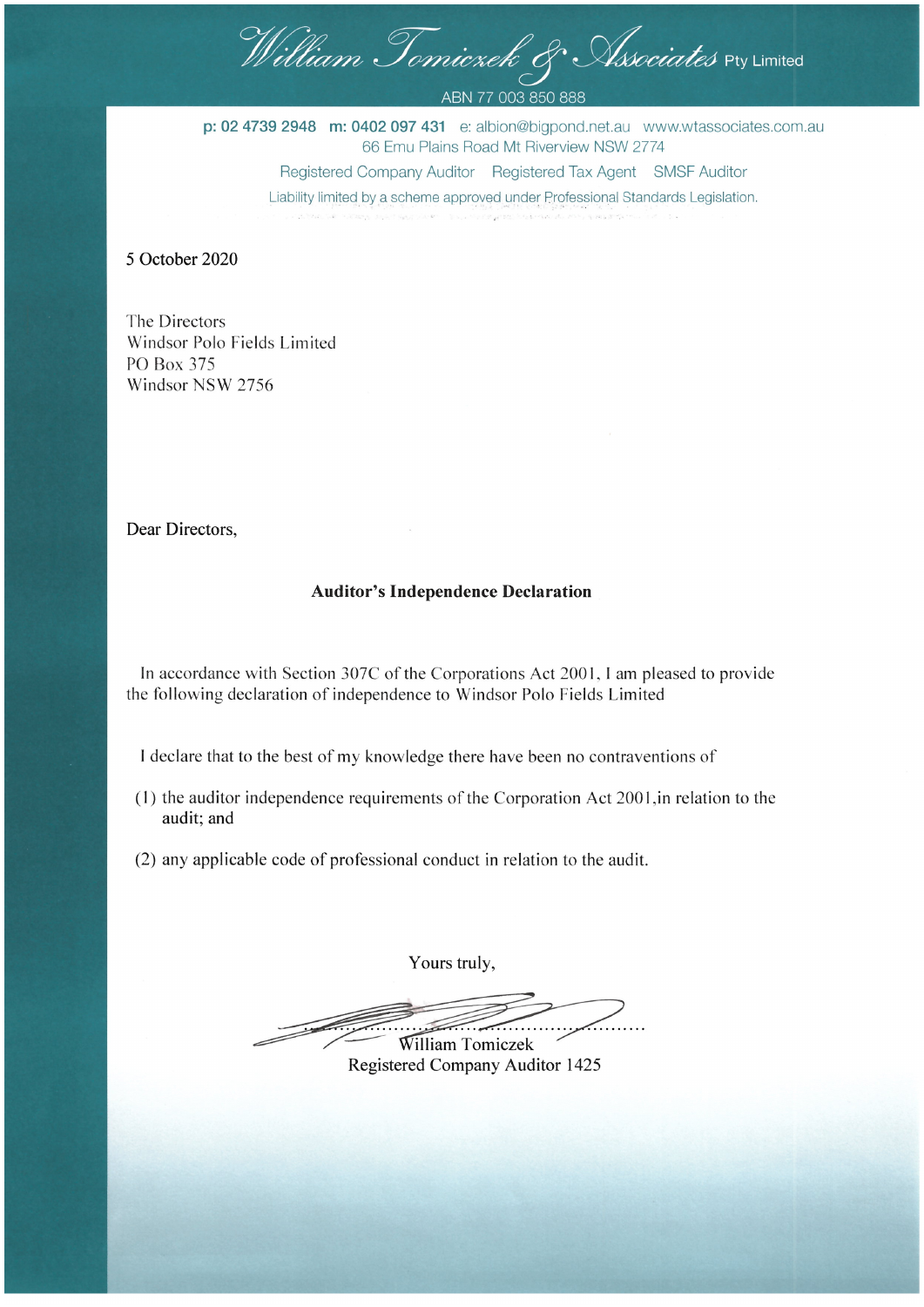## **STATEMENT OF PROFIT OR LOSS AND OTHER COMPREHENSIVE INCOME FOR THE YEAR ENDED 30 JUNE 2020**

|                                         |             | 2020        | 2019        |
|-----------------------------------------|-------------|-------------|-------------|
|                                         | <b>Note</b> | s           | \$          |
| <b>Income</b>                           |             |             |             |
| Revenue                                 | 3           | 22.539.91   | 18,591.17   |
| <b>Expenditure</b>                      |             |             |             |
| Accountancy expenses                    |             | (1,817.50)  |             |
| Auditor's remuneration                  | 4           | (1,210.00)  | (1,100.00)  |
| Depreciation and amortisation expenses  |             | (2,749.00)  | (2,901.00)  |
| Other expenses                          |             | (10.259.02) | (15,881.84) |
|                                         |             | 6,504.39    | (1, 291.67) |
| Profit (Loss) for the year              | 5           | 6,504.39    | (1, 291.67) |
| Total comprehensive income for the year |             | 6,504.39    | (1,291.67)  |

The accompanying notes form part of these financial statements. Page 4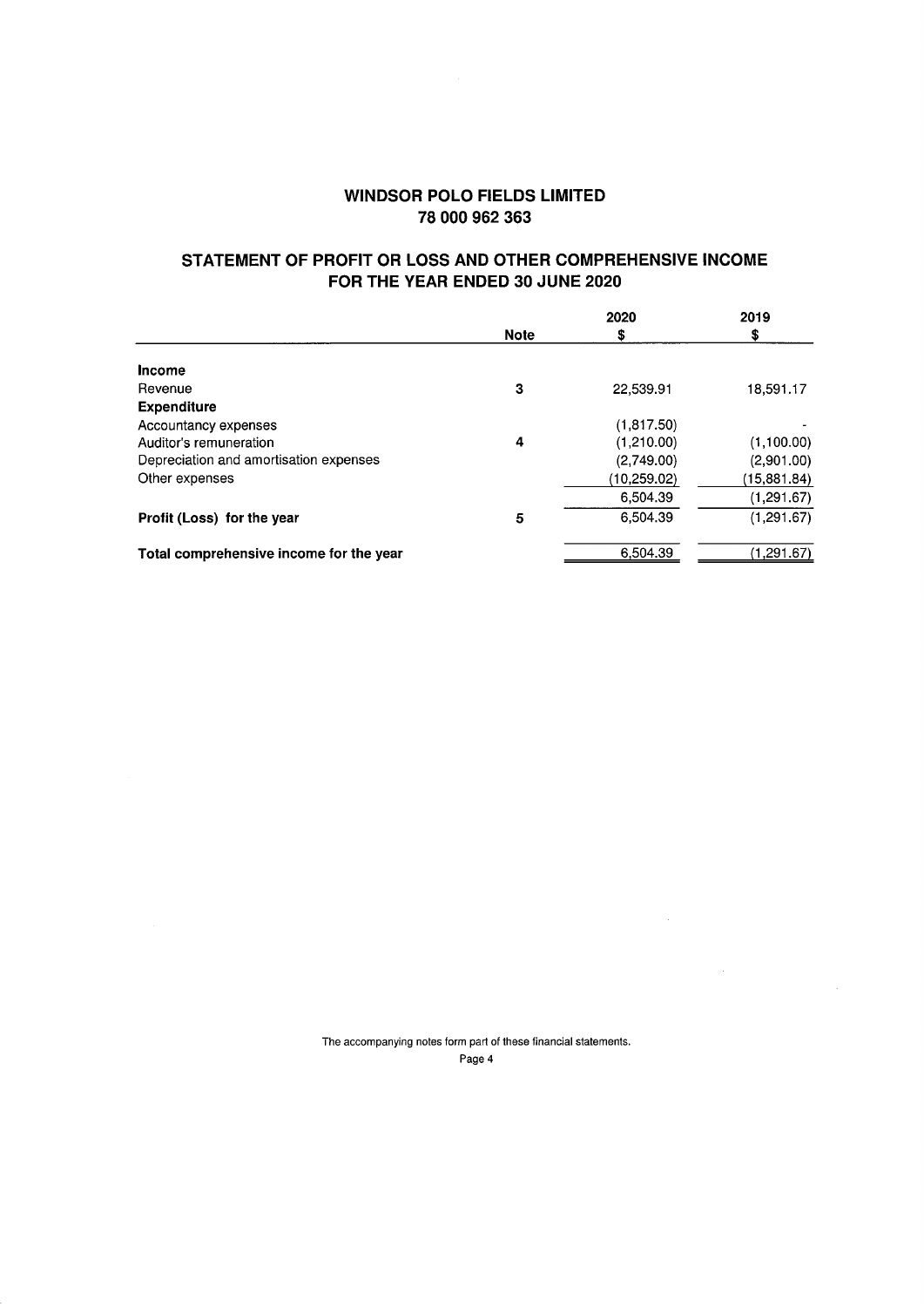$\mathcal{L}^{\text{max}}_{\text{max}}$  and  $\mathcal{L}^{\text{max}}_{\text{max}}$ 

## **STATEMENT OF FINANCIAL POSITION AS AT 30 JUNE 2020**

|                                  |             | 2020         | 2019        |
|----------------------------------|-------------|--------------|-------------|
|                                  | <b>Note</b> | \$           | \$          |
| <b>ASSETS</b>                    |             |              |             |
| <b>CURRENT ASSETS</b>            |             |              |             |
| Cash and cash equivalents        | 6           | 2,187.13     | 273.65      |
| Trade and other receivables      | 7           | 7,154.00     | 7,154.00    |
| <b>TOTAL CURRENT ASSETS</b>      |             | 9,341.13     | 7,427.65    |
| <b>NON-CURRENT ASSETS</b>        |             |              |             |
| Property, plant and equipment    | 8           | 161,422.60   | 164,171.60  |
| <b>TOTAL NON-CURRENT ASSETS</b>  |             | 161,422.60   | 164,171.60  |
| <b>TOTAL ASSETS</b>              |             | 170,763.73   | 171,599.25  |
| <b>LIABILITIES</b>               |             |              |             |
| <b>CURRENT LIABILITIES</b>       |             |              |             |
| Trade and other payables         | 9           | 25,259.40    | 31,599.31   |
| Other current liabilities        | 10          |              | 1,000.00    |
| <b>TOTAL CURRENT LIABILITIES</b> |             | 25,259.40    | 32,599.31   |
| <b>TOTAL LIABILITIES</b>         |             | 25,259.40    | 32,599.31   |
| <b>NET ASSETS</b>                |             | 145,504.33   | 138,999.94  |
| <b>EQUITY</b>                    |             |              |             |
| <b>Issued capital</b>            | 11          | 163,350.00   | 163,350.00  |
| <b>Accumulated losses</b>        | 12          | (17, 845.67) | (24,350.06) |
| <b>TOTAL EQUITY</b>              |             | 145,504.33   | 138,999.94  |

The accompanying notes form part of these financial statements. Page 5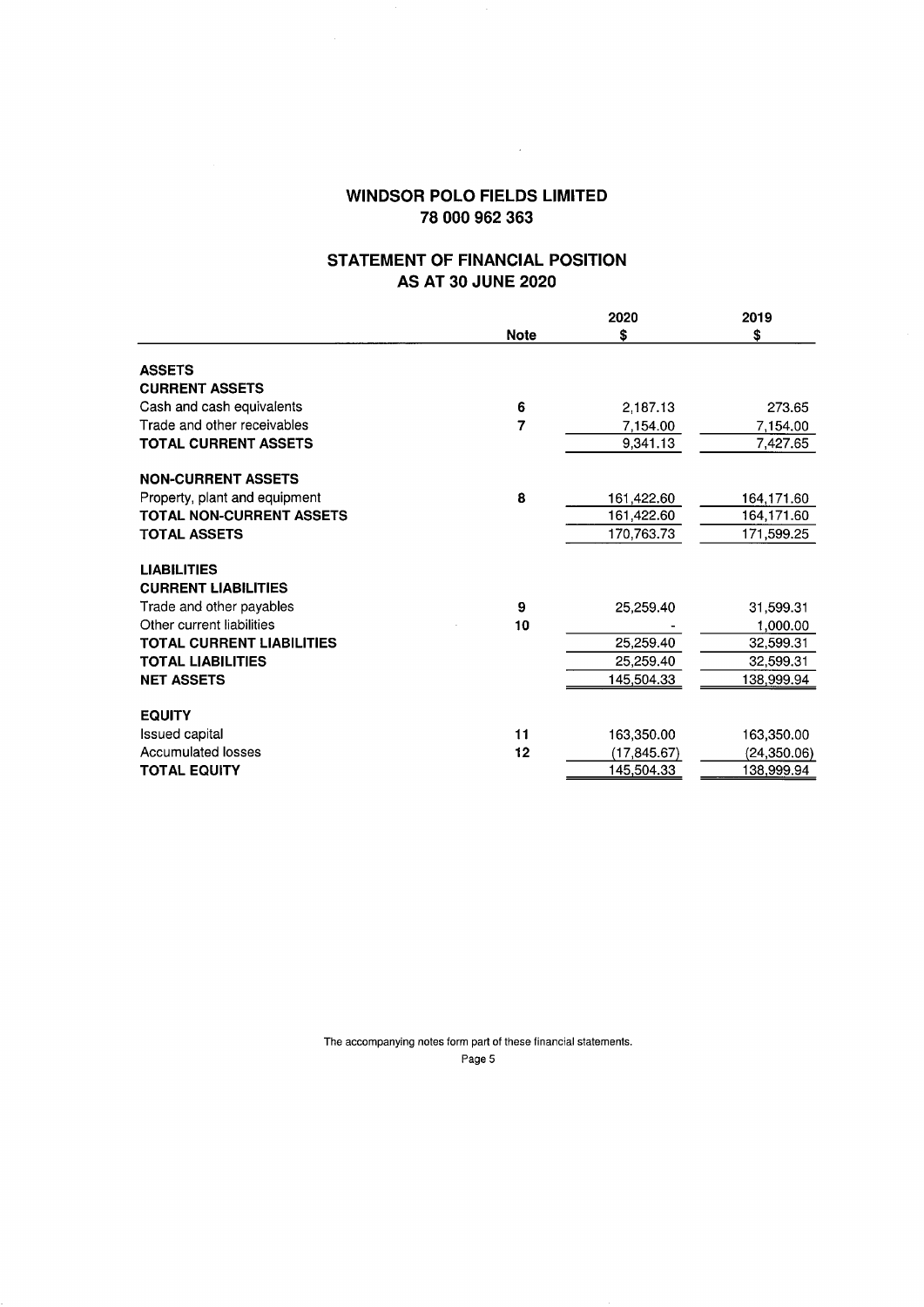# **STATEMENT OF CHANGES IN EQUITY FOR THE YEAR ENDED 30 JUNE 2020**

| Retained<br>earnings/<br>(Accumulated |             |             |
|---------------------------------------|-------------|-------------|
|                                       |             | Total<br>\$ |
|                                       | (23,058)    | (23,058)    |
|                                       | (1,292)     | (1,292)     |
|                                       | (24, 350)   | (24, 350)   |
|                                       | 6.504       | 6,504       |
|                                       | (17,846)    | (17,846)    |
|                                       | <b>Note</b> | losses)     |

 $\sim 10^{-11}$ 

 $\sim$ 

**Issued Capital** 11 163,350

The accompanying notes form part of these financial statements. Page 6

 $\sim$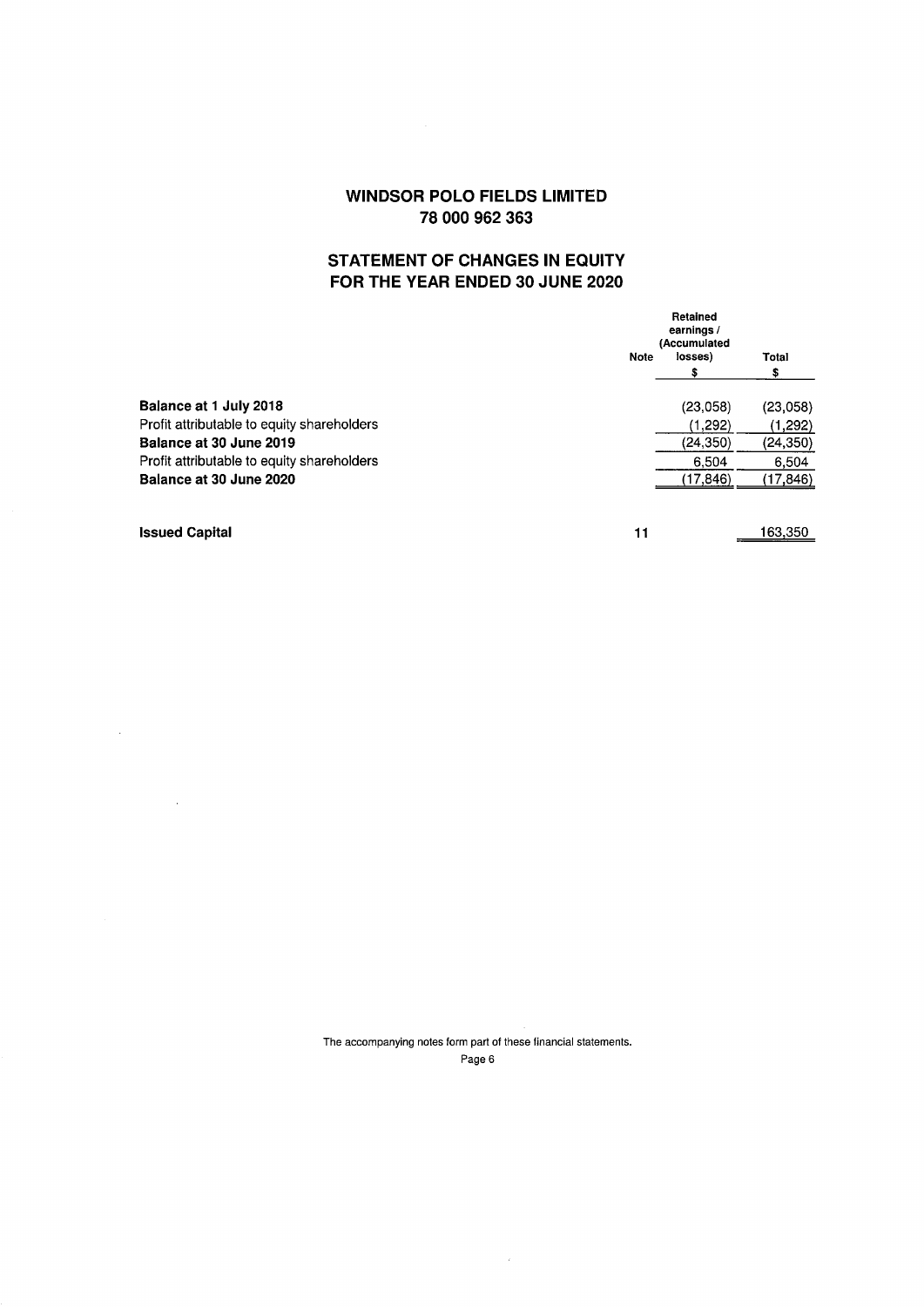# **STATEMENT OF CASH FLOWS FOR THE YEAR ENDED 30 JUNE 2020**

 $\ddot{\phantom{0}}$ 

 $\bar{z}$ 

|                                                     |    | 2020        | 2019     |
|-----------------------------------------------------|----|-------------|----------|
|                                                     |    |             | S        |
| <b>CASH FLOWS FROM OPERATING ACTIVITIES</b>         |    |             |          |
| Receipts from customers                             |    | 17,200.00   | 12,251   |
| General administration expenses and direct expenses |    | (15,286.52) | (16,982) |
| Net cash provided by operating activities           | 13 | 1.913.48    | (4,731)  |
| Net increase in cash held                           |    | 1,913.48    | (4,731)  |
| Cash at beginning of financial year                 |    | 273.65      | 5,004    |
| Cash at end of financial year                       | 6  | 2,187.13    | 274      |

The accompanying notes form part of these financial statements. Page 7

 $\ddot{\phantom{0}}$ 

 $\bar{\lambda}$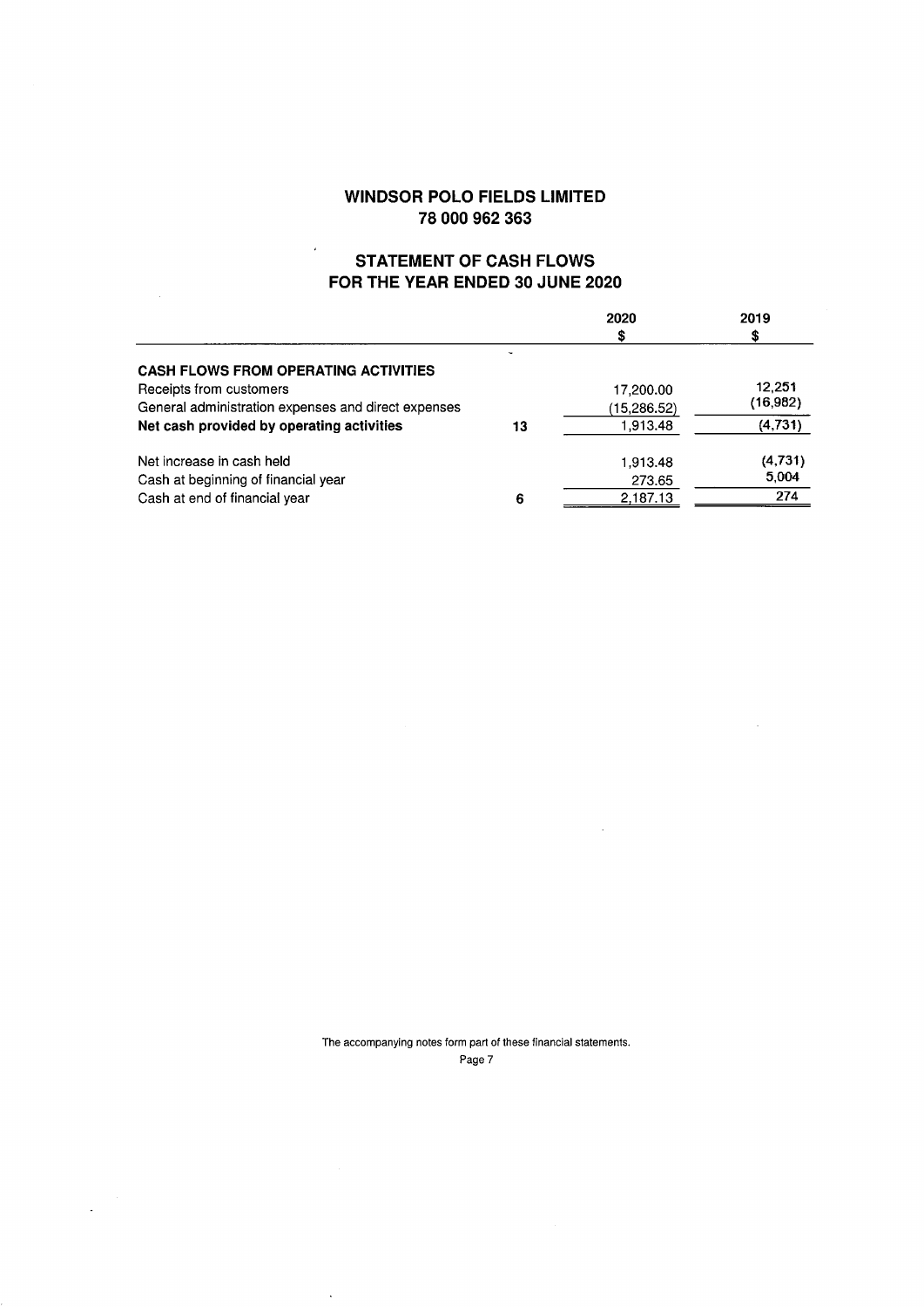## **NOTES TO THE FINANCIAL STATEMENTS FOR THE YEAR ENDED 30 JUNE 2020**

The financial reports cover WINDSOR POLO FIELDS LIMITED as an individual entity. WINDSOR POLO FIELDS LIMITED is a for profit proprietary company incorporated and domiciled in Australia.

The functional and presentation currency of WINDSOR POLO FIELDS LIMITED is Australian dollars.

The financial report was authorised for issue by the Directors on .

Comparatives are consistent with prior years, unless otherwise stated.

### **1 Basis of Preparation**

The financial statements are general purpose financial statements that have been prepared in accordance with the Australian Accounting Standards and the Corporations Act 2001.

These financial statements and associated notes comply with International Financial Reporting Standards as issued by the International Accounting Standards Board.

The financial statements have been prepared on an accruals basis and are based on historical costs modified, where applicable, by the measurement at fair value of selected non current assets, financial assets and financial liabilities.

The significant accounting policies adopted in the preparation of these financial statements are presented below and are consistent with prior reporting periods unless otherwise stated.

### **2 Summary of Significant Accounting Policies**

### **Property, plant and equipment**

Each class of Property, plant and equipment is carried at cost or fair value less, where applicable, any accumulated depreciation and impairment.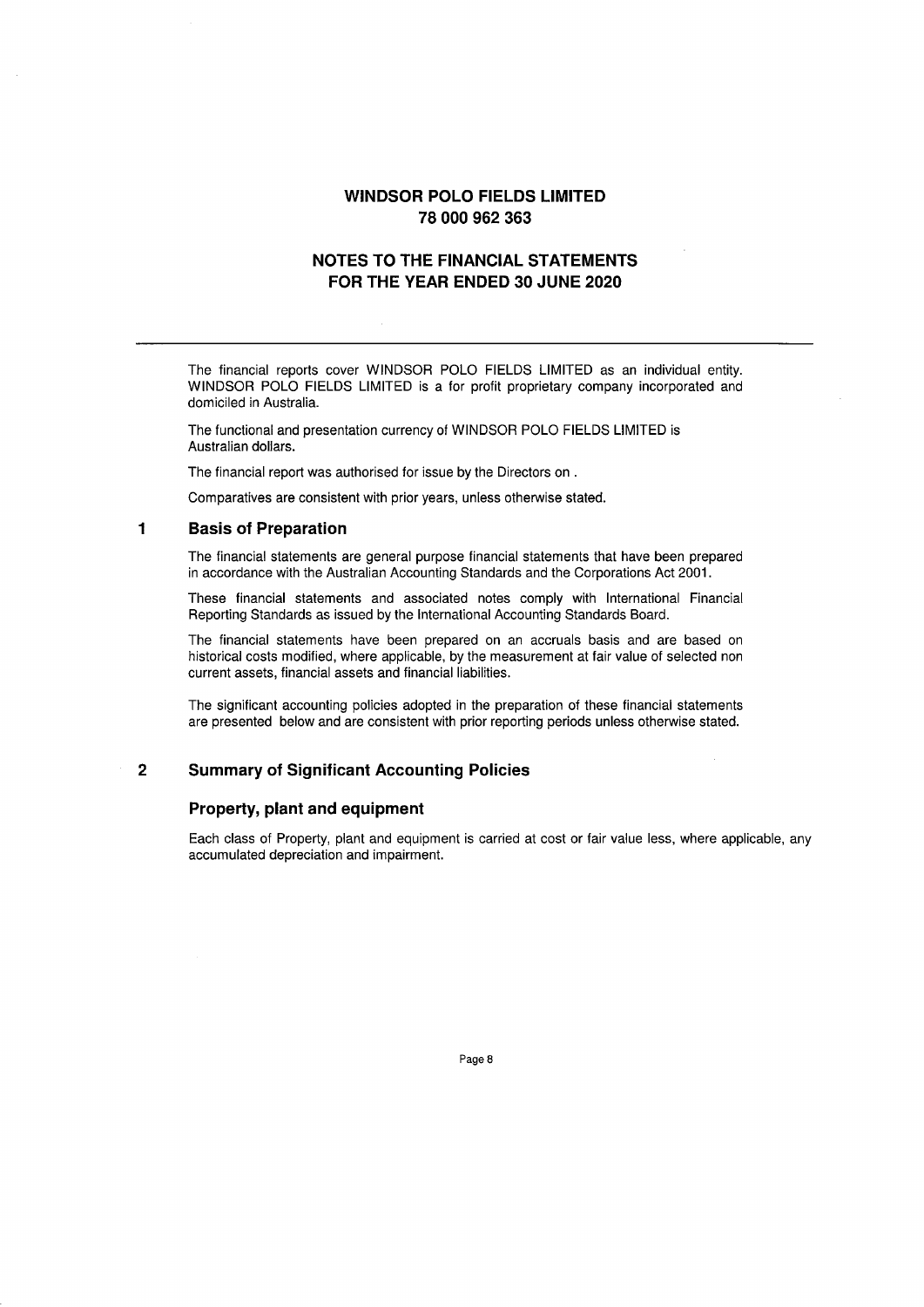## **NOTES TO THE FINANCIAL STATEMENTS FOR THE YEAR ENDED 30 JUNE 2020**

### **Leases**

Lease incentives under operating leases are recognised as a liability and amortised over the life of the lease term.

Finance leases are capitalised by recording an asset and a liability at the lower of the amounts equal to the fair value of the leased property or the present value of the minimum lease payments, including any guaranteed residual values. Lease payments are allocated between the reduction of the lease liability and the lease interest expense for that period.

Leased assets are depreciated over their estimated useful lives where it is likely that the company will obtain ownership of the asset or over the term of the lease.

Lease payments for operating leases, where substantially all of the risks and benefits remain with the lessor, are charged as expenses on a straight line basis over the life of the lease term.

Lease incentives under operating leases are recognised as a liability and amortised over the life of the lease term.

### **Financial Instruments**

Financial instruments are recognised initially using trade date accounting, i.e. on the date that company becomes party to the contractual provisions of the instrument.

On initial recognition, all financial instruments are measured at fair value plus transaction costs (except for instruments measured at fair value through profit or loss where transaction costs are expensed as incurred).

The company did not have any loans or receivables in the current or comparative financial year.

The company did not hold financial assets at fair value through profit or loss either in the current or comparative financial year.

The company did not hold any held-to-maturity investments in the current or comparative financial year.

The company did not hold any Available-for-sale financial assets in the current or comparative financial year.

The company did not have any financial liabilities in the current or comparative financial year.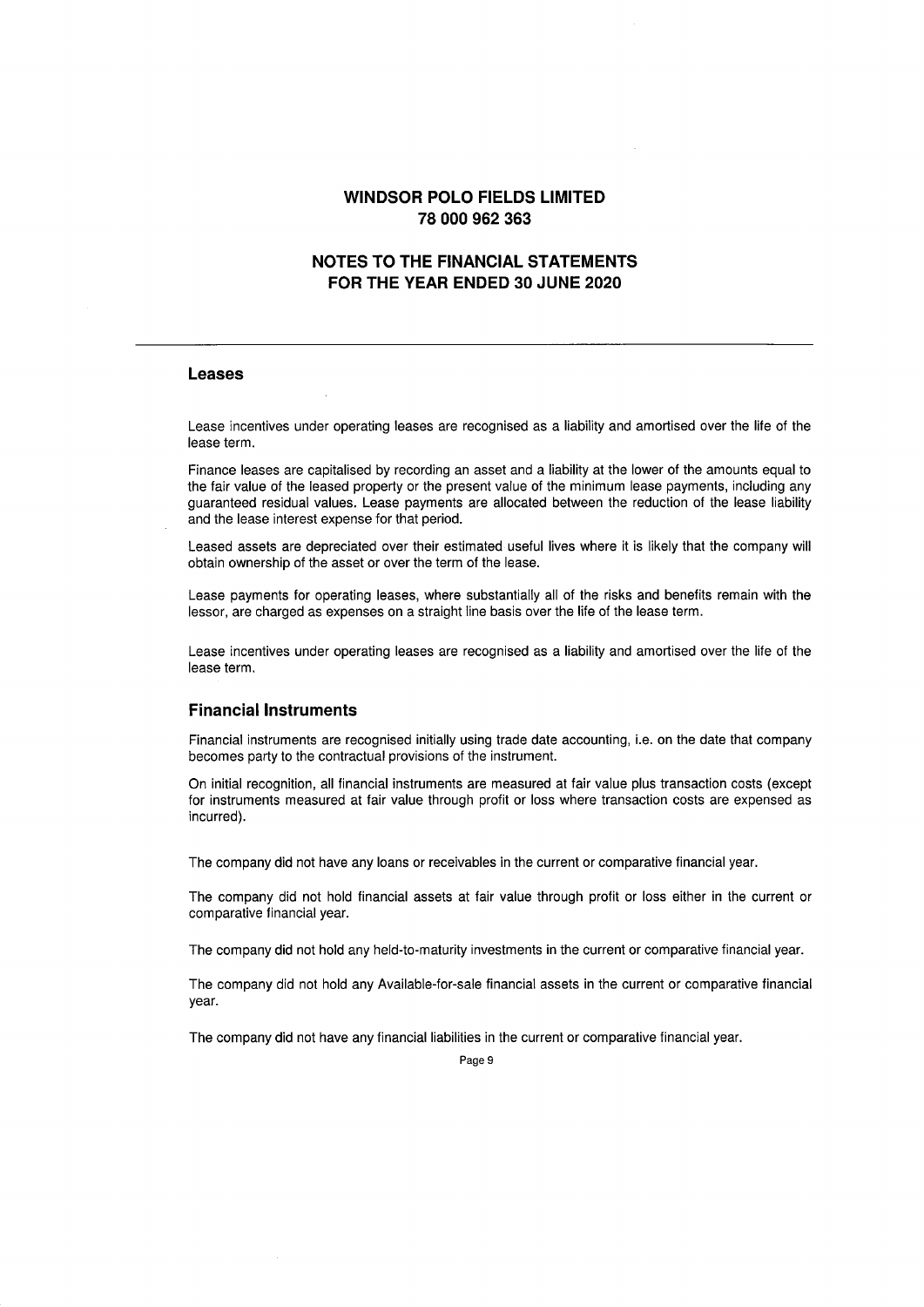## **NOTES TO THE FINANCIAL STATEMENTS FOR THE YEAR ENDED 30 JUNE 2020**

Subsequent recoveries of amounts previously written off are credited against other expenses in profit or loss.

#### **Impairment of Non-Financial Assets**

At the end of each reporting period the company determines whether there is an evidence of an impairment indicator for non-financial assets.

Where this indicator exists the recoverable amount of the asset is estimated.

Where assets do not operate independently of other assets, the recoverable amount of the relevant cash-generating unit (CGU) is estimated.

The recoverable amount of an asset or CGU is the higher of the fair value less costs of disposal and the value in use. Value in use is the present value of the future cash flows expected to be derived from an asset or cash-generating unit.

Where the recoverable amount is less than the carrying amount, an impairment loss is recognised in profit or loss.

Reversal indicators are considered in subsequent periods for all assets which have suffered an impairment loss , except for goodwill.

### **Cash and Cash Equivalents**

Cash and cash equivalents comprises cash on hand, demand deposits and short-term investments which are readily convertible to known amounts of cash and which are subject to an insignificant risk of change in value.

#### **Revenue and Other Income**

Revenue is recognised when the amount of the revenue can be measured reliably, it is probable that economic benefits associated with the transaction will flow to the company and specific criteria relating to the type of revenue as noted below, has been satisfied.

Revenue is measured at the fair value of the consideration received or receivable and is presented net of returns, discounts and rebates.

#### **Rental income**

Investment property revenue is recognised on a straight-line basis over the period of the lease term so as to reflect a constant periodic rate of return on the net investment.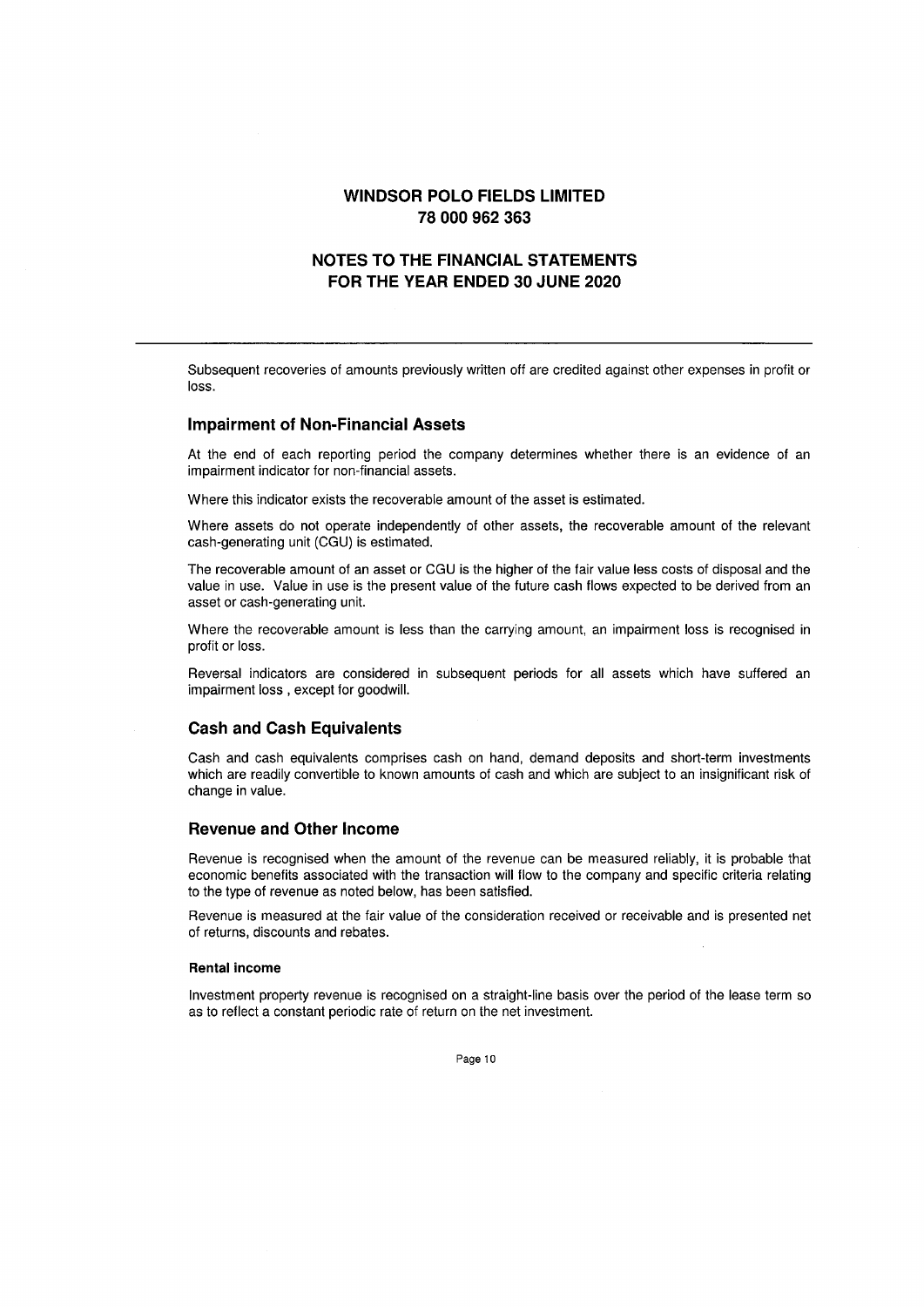# **NOTES TO THE FINANCIAL STATEMENTS FOR THE YEAR ENDED 30 JUNE 2020**

### **Other income**

Other income is recognised on an accruals basis when the company is entitled to it.

### **Comparative Amounts**

Comparatives are consistent with prior years, unless otherwise stated.

Where a change in comparatives has also affected the opening retained earnings previously presented in a comparative period, an opening statement of financial position at the earliest date of the comparative period has been presented.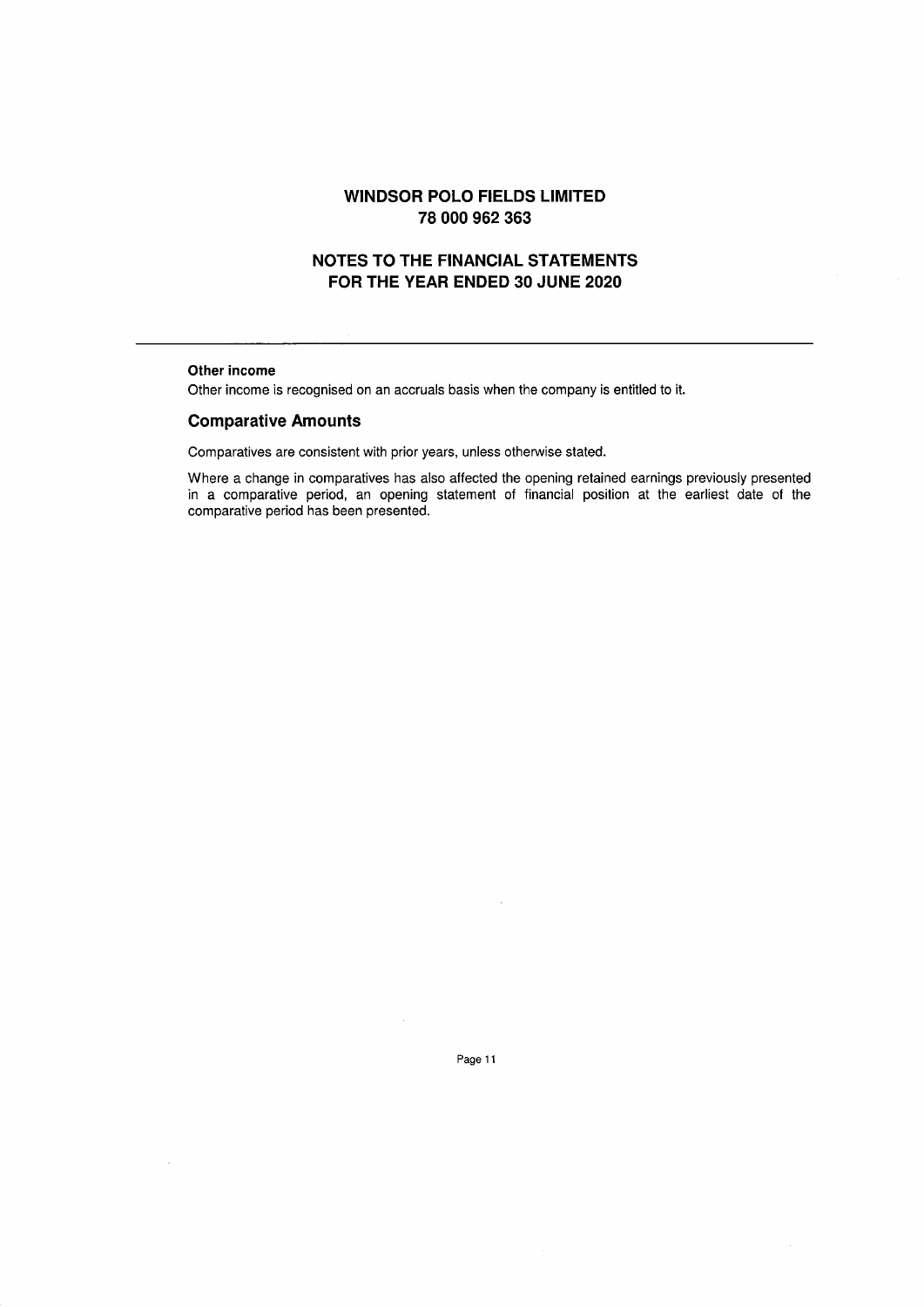$\ddot{\phantom{a}}$ 

# **NOTES TO THE FINANCIAL STATEMENTS FOR THE YEAR ENDED 30 JUNE 2020**

|   |                                                                                                  | 2020<br>\$ | 2019<br>Ŝ |
|---|--------------------------------------------------------------------------------------------------|------------|-----------|
| 3 | <b>Revenue and Other Income</b>                                                                  |            |           |
|   | Revenue<br>Other revenue:                                                                        |            |           |
|   | Other revenue                                                                                    | 22,539.91  | 18,591.17 |
|   | Total revenue                                                                                    | 22,539.91  | 18,591.17 |
|   | Other revenue from:                                                                              |            |           |
|   | <b>Rates Reimbursed</b>                                                                          |            | 1,251.26  |
|   | Other Revenue                                                                                    | 4,339.91   | 4,339.91  |
|   | <b>Rent Received</b>                                                                             | 18,200.00  | 13,000.00 |
|   | Total other revenue                                                                              | 22,539.91  | 18,591.17 |
| 4 | <b>Auditor's Remuneration</b>                                                                    |            |           |
|   | <b>Auditor's Remuneration</b>                                                                    | 1,210.00   | 1,100.00  |
| 5 | Profit for the year                                                                              |            |           |
|   | The result for the year was derived after charging /<br>(crediting) the following items:         |            |           |
|   | Profit before income tax from continuing operations<br>includes the following specific expenses: |            |           |
|   | <b>Expenses</b><br>Depreciation of property, plant and equipment                                 |            |           |
|   |                                                                                                  | 2,749.00   | 2,901.00  |
| 6 | <b>Cash and Cash Equivalents</b>                                                                 |            |           |
|   | Westpac # 0334                                                                                   | 2,187.13   | 273.65    |
|   |                                                                                                  |            |           |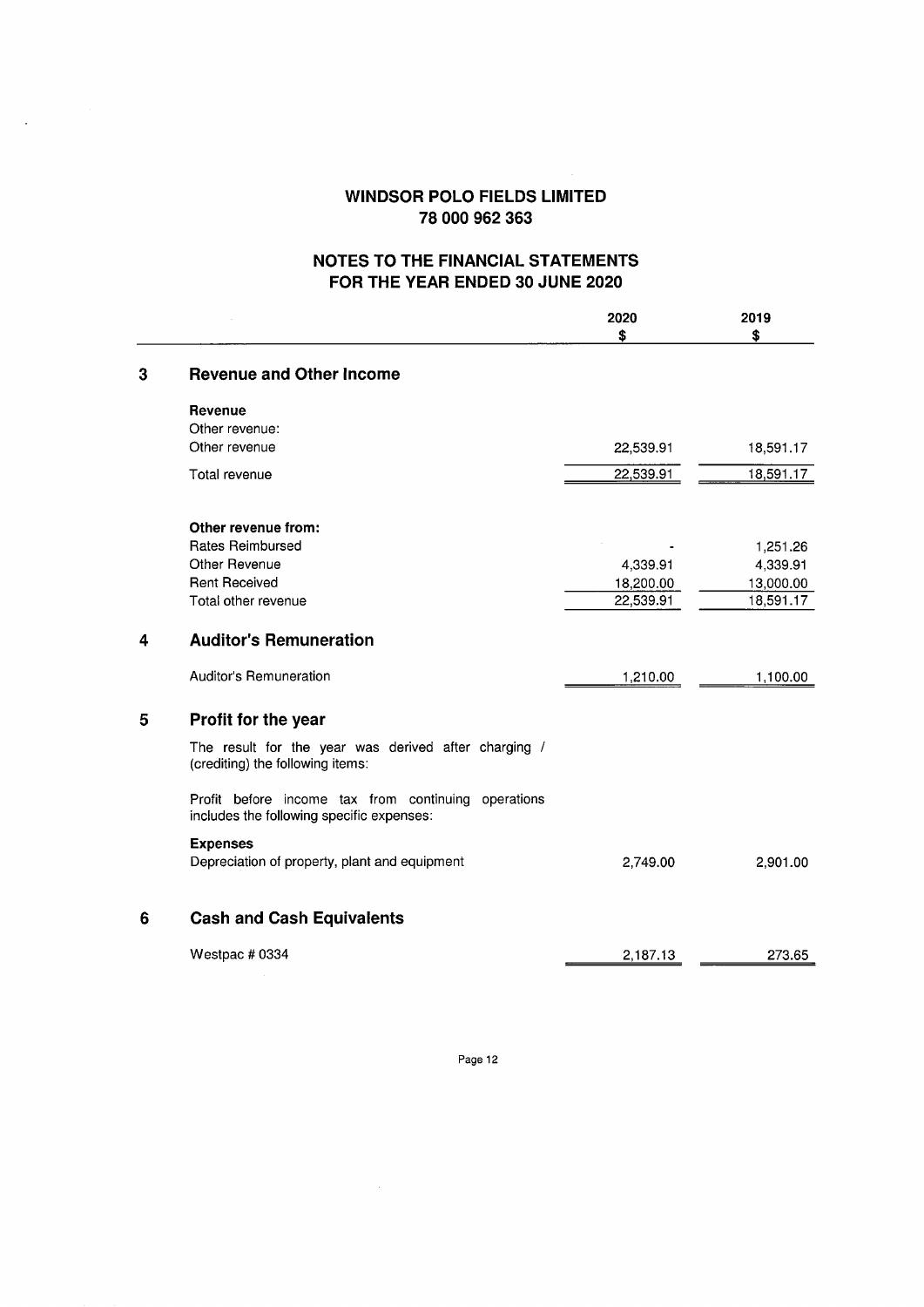# **NOTES TO THE FINANCIAL STATEMENTS FOR THE YEAR ENDED 30 JUNE 2020**

 $\overline{a}$ 

|   |                                                                                                                                                                                                    | 2020<br>\$                                                        | 2019<br>\$                                                        |
|---|----------------------------------------------------------------------------------------------------------------------------------------------------------------------------------------------------|-------------------------------------------------------------------|-------------------------------------------------------------------|
|   | <b>Reconciliation of cash</b><br>Cash and Cash equivalents reported in the statement of<br>cash flows are reconciled to the equivalent items in the<br>statement of financial position as follows: |                                                                   |                                                                   |
|   | Cash and cash equivalents                                                                                                                                                                          | 2,187.13<br>2,187.13                                              | 273.65<br>273.65                                                  |
| 7 | <b>Trade and Other Receivables</b>                                                                                                                                                                 |                                                                   |                                                                   |
|   | Current<br>Loan - Windsor Polo Club                                                                                                                                                                | 7,154.00                                                          | 7,154.00                                                          |
|   | The carrying value of trade receivables is considered a<br>reasonable approximation of fair value due to the short<br>term nature of the balances.                                                 |                                                                   |                                                                   |
| 8 | <b>Property, Plant and Equipment</b>                                                                                                                                                               |                                                                   |                                                                   |
|   | Freehold land<br>Property Improvements<br>Less: Accumulated Depreciation<br>Horse Yards<br>Less: Accumulated Depreciation                                                                          | 101,000.00<br>62,378.50<br>(35,596.00)<br>43,399.10<br>(9,759.00) | 101,000.00<br>62,378.50<br>(34,982.00)<br>43.399.10<br>(7,624.00) |

**Total Land and Building 161,422.60 164,171.60 Total Property, Plant and Equipment 161,422.60** 164,171.60

**Movements in Carrying Amounts of Property, plant and equipment**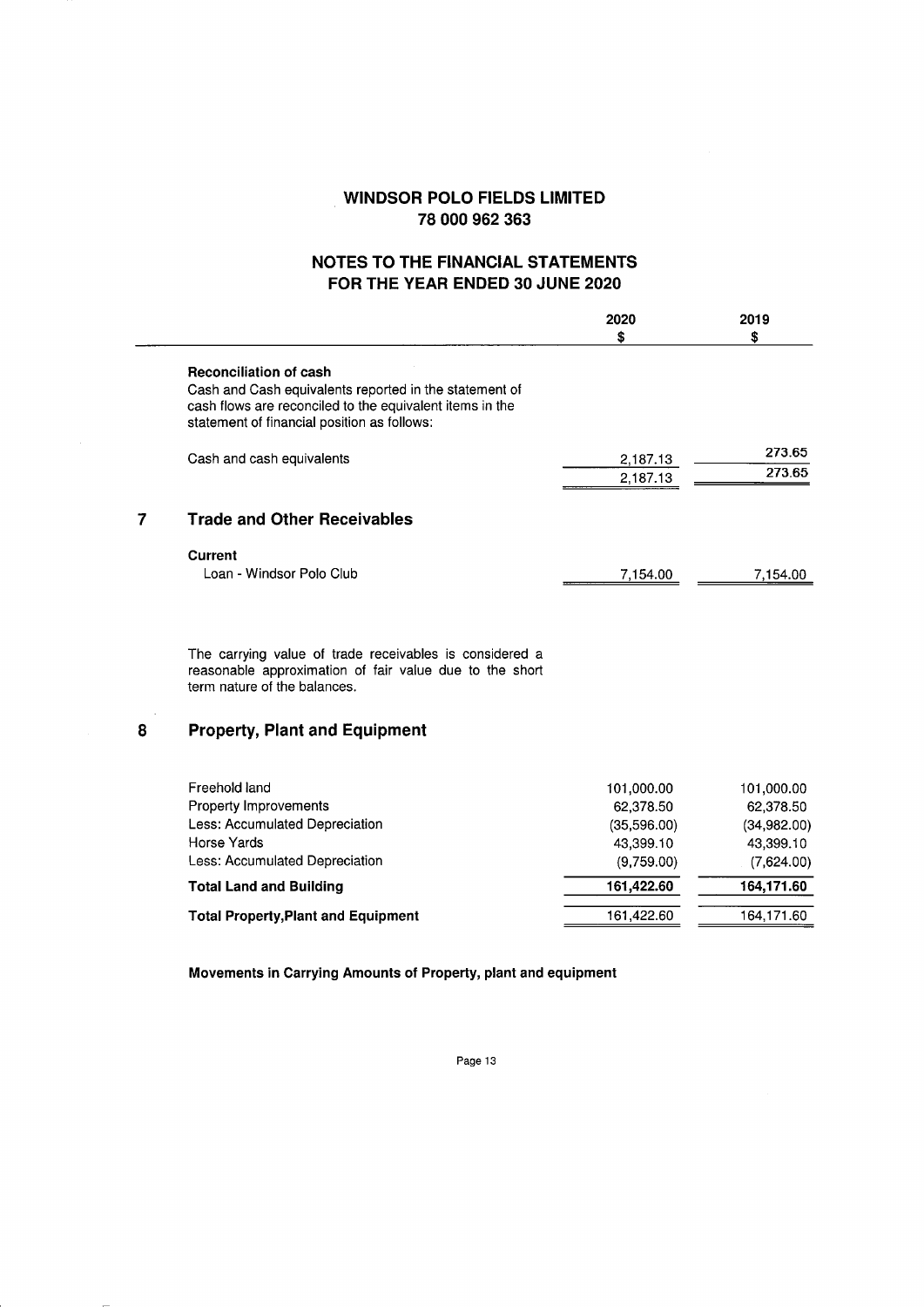# **NOTES TO THE FINANCIAL STATEMENTS FOR THE YEAR ENDED 30 JUNE 2020**

|    |                                                                                                                                                                                                                                                                                                                            | 2020<br>\$             | 2019<br>\$             |
|----|----------------------------------------------------------------------------------------------------------------------------------------------------------------------------------------------------------------------------------------------------------------------------------------------------------------------------|------------------------|------------------------|
| 9  | <b>Trade and Other Payables</b>                                                                                                                                                                                                                                                                                            |                        |                        |
|    | Current                                                                                                                                                                                                                                                                                                                    |                        |                        |
|    | Loan - NSW Polo Association                                                                                                                                                                                                                                                                                                | 25,259.40              | 29,599.31              |
|    | Accruals                                                                                                                                                                                                                                                                                                                   |                        | 2,000.00               |
|    |                                                                                                                                                                                                                                                                                                                            |                        |                        |
|    | - Total current                                                                                                                                                                                                                                                                                                            | 25,259.40              | 31,599.31              |
|    |                                                                                                                                                                                                                                                                                                                            | 25,259.40<br>25,259.40 | 31,599.31<br>31,599.31 |
|    | Financial liabilities as trade and other payables<br>Trade and other payables are unsecured, non interest<br>bearing and are normally settled within 30 days. The<br>carrying value of trade and other payables is considered a<br>reasonable approximation of fair value due to the short<br>term nature of the balances. |                        |                        |
| 10 | <b>Other Liabilities</b>                                                                                                                                                                                                                                                                                                   |                        |                        |
|    | <b>Current</b><br>Rent in Advance                                                                                                                                                                                                                                                                                          |                        | 1,000.00               |
| 11 | <b>Issued Capital</b>                                                                                                                                                                                                                                                                                                      |                        |                        |
|    | 650 Fully Paid Ordinary Shares of \$250                                                                                                                                                                                                                                                                                    | 163,350.00             | 163,350.00             |
|    | There are no externally imposed capital requirements.                                                                                                                                                                                                                                                                      |                        |                        |
| 12 | <b>Accumulated Losses</b>                                                                                                                                                                                                                                                                                                  |                        |                        |
|    | Accumulated losses at the beginning of the financial year<br>Net profit (Net loss) attributable to members of the                                                                                                                                                                                                          | (24, 350.06)           | (23,058.39)            |
|    | company                                                                                                                                                                                                                                                                                                                    | 6,504.39               | (1, 291.67)            |
|    | Accumulated losses at the end of the financial year                                                                                                                                                                                                                                                                        | (17, 845.67)           | (24, 350.06)           |
|    |                                                                                                                                                                                                                                                                                                                            |                        |                        |

Page 14

 $\bar{z}$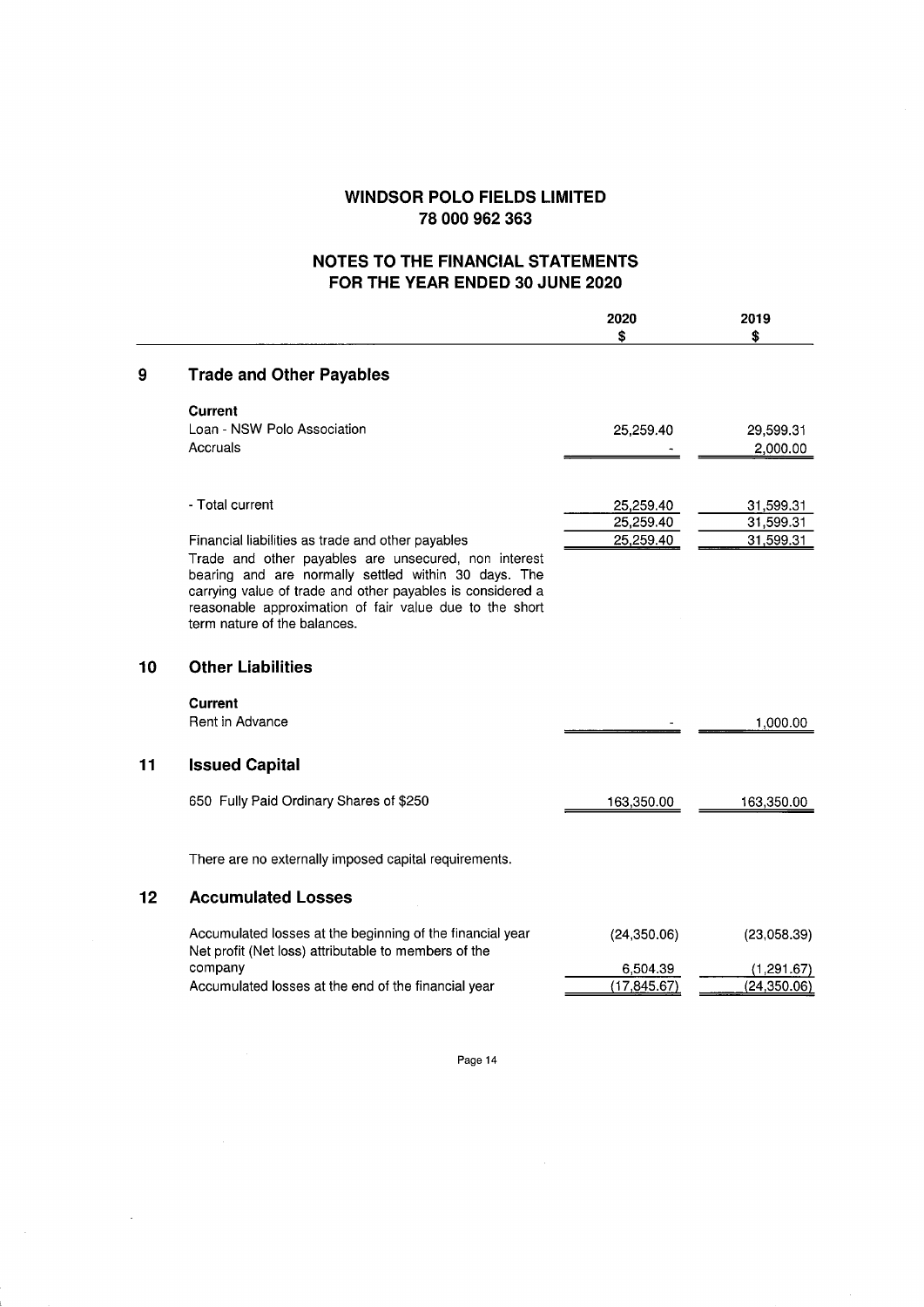# **NOTES TO THE FINANCIAL STATEMENTS FOR THE YEAR ENDED 30 JUNE 2020**

|    |                                                                                  | 2020       | 2019       |
|----|----------------------------------------------------------------------------------|------------|------------|
|    |                                                                                  | \$         | \$         |
| 13 | <b>Cash Flow Information</b>                                                     |            |            |
|    | Reconciliation of result for the year to cashflows from<br>operating activities. |            |            |
|    | Reconciliation of net income to net cash provided by<br>operating activities:    |            |            |
|    | (Loss) Profit after income tax                                                   | 6,504.39   | (1,291.67) |
|    | Cash flows excluded from (loss) profit attributable to<br>operating activities   |            |            |
|    | Non-cash flows in loss                                                           |            |            |
|    | Depreciation                                                                     | 2,749.00   | 2,901      |
|    | Changes to accruals                                                              | (3,000.00) | (2,000)    |
|    | Debt forgiveness in operating profits                                            | (4,339.91) | (4,340)    |
|    |                                                                                  | 1,913.48   | (4, 731)   |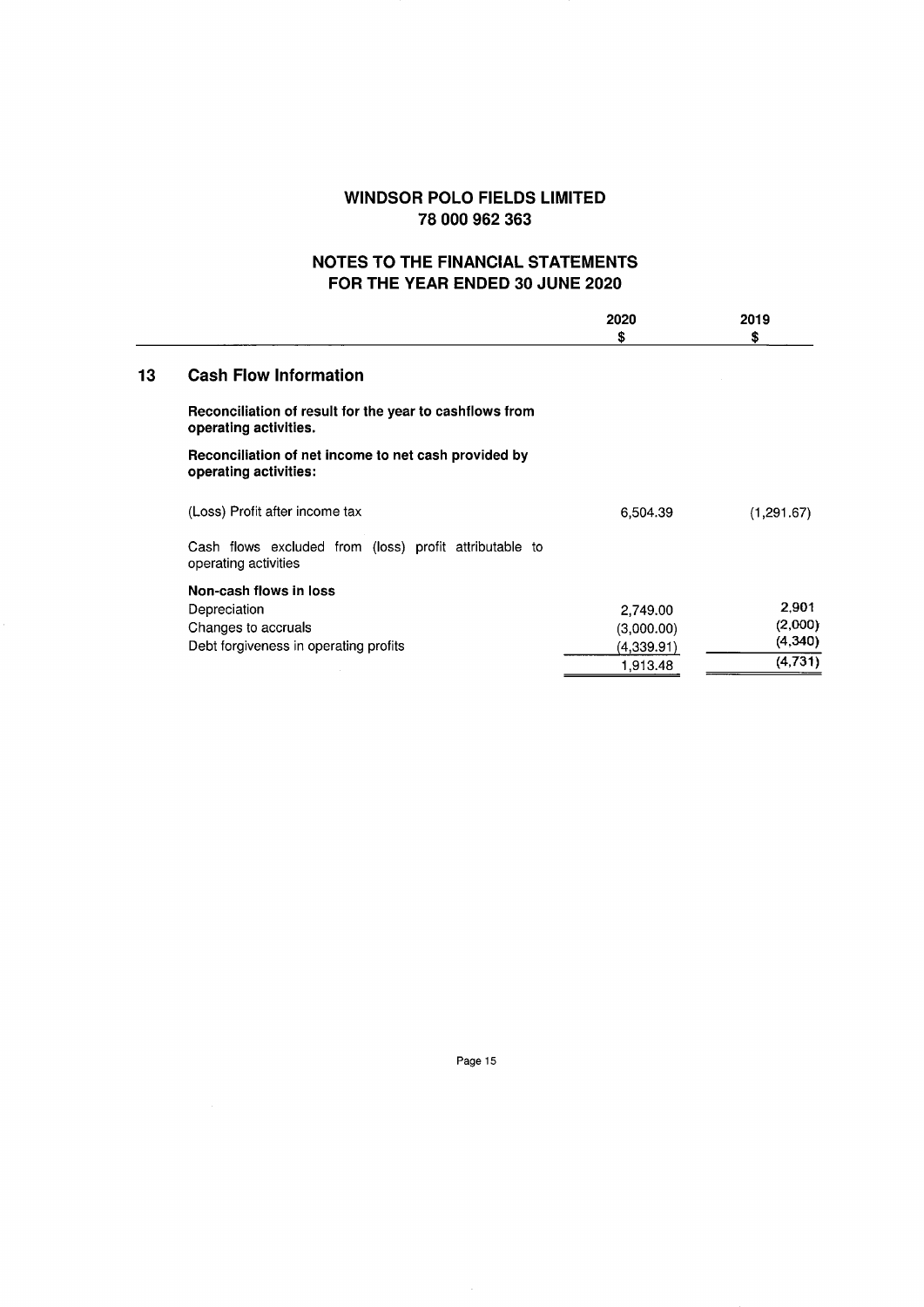### **DIRECTORS' DECLARATION**

The directors of the company declare that:

- 1. The financial statements and notes, as set out on pages 1 to 15, for the year ended 30 June 2020 are in accordance with the Corporations Act 2001 and:
	- (a) comply with Accounting Standards, which, as stated in basis of preparation Note 1 to the financial statements, constitutes explicit and unreserved compliance with International Financial Reporting Standards (IFRS); and
	- (b) give a true and fair view of the financial position and performance of the company.
- 2. In the directors' opinion, there are reasonable grounds to believe that the company will be able to pay its debts as and when they become due and payable.

This declaration is made in accordance with a resolution of the Board of Directors.

**Director:**  John Anthony Wayland **Director:**  Andrew Warren Skyring

Dated this  $2\pi$  day of August ZO20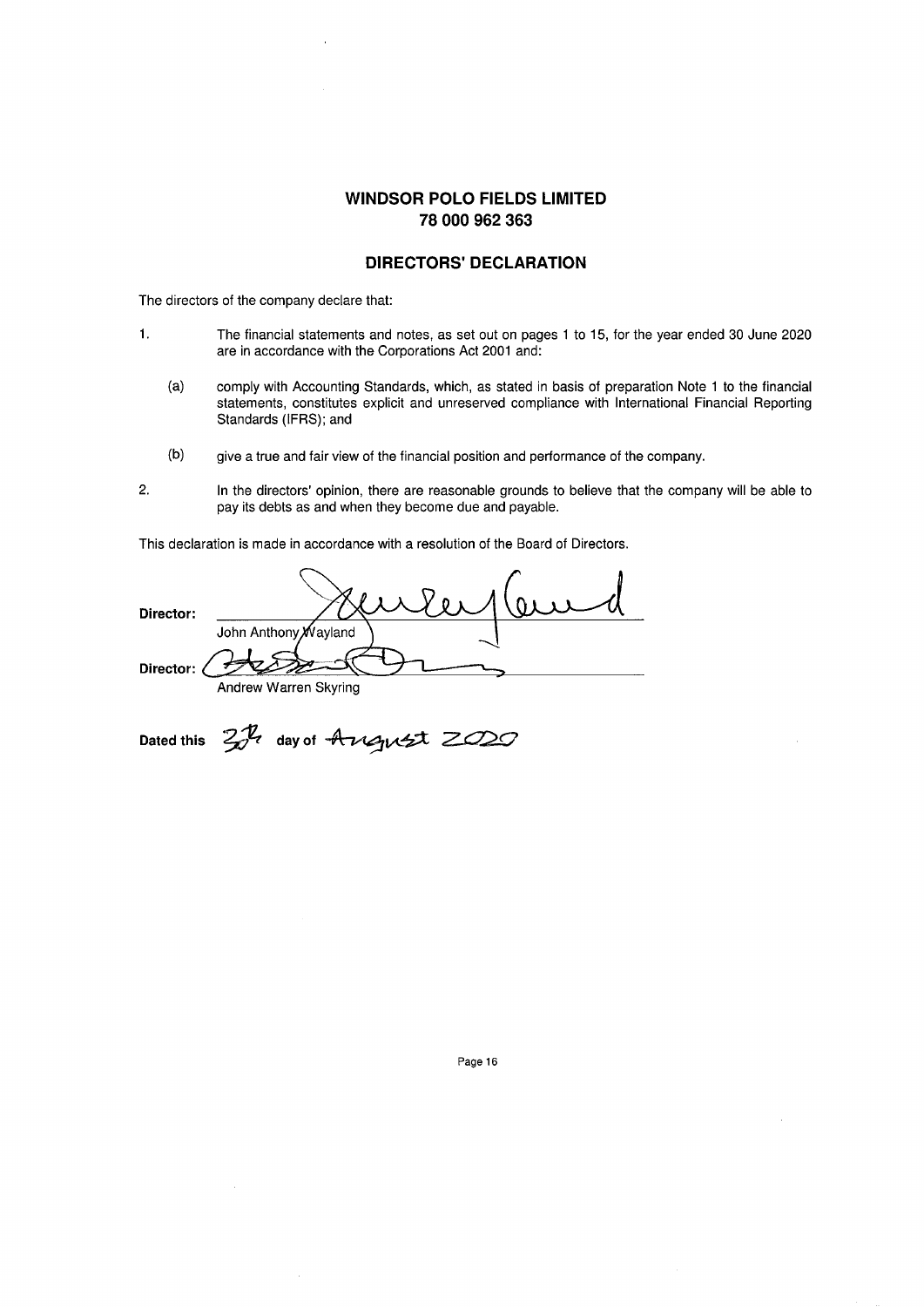## **INDEPENDENT AUDITOR'S REPORT** TO THE MEMBERS OF WINDSOR POLO FIELDS LIMITED 78 000 962 363

### Scope

I have audited the financial report as set out on pages 1 to 16 of WINDSOR POLO FIELDS LIMITED for the financial year ended 30 June 2020. The company's directors are responsible for the financial report. I have conducted an independent audit of the financial report in order to express an opinion on it to the members of the company.

My audit has been conducted in accordance with Australian Auditing Standards to provide reasonable assurance whether the financial report is free of material misstatement. My procedures included examination, on a test basis, of evidence supporting the amounts and other disclosures in the financial report, and the evaluation of accounting policies and significant accounting estimates.

These procedures have been undertaken to form an opinion whether, in all material respects, the financial report is presented fairly in accordance with Australian Accounting Standards and other mandatory professional reporting requirements in Australia and statutory requirements so as to present a view which is consistent with my understanding of the company's financial position, and performance as represented by the results of its operations and its cash flows.

The audit opinion expressed in this report has been formed on the above basis.

#### Independent

In conducting my audit, I followed applicable independence requirements of Australian professional ethical pronouncements and the Corporations Act 2001.

In accordance with ASIC Class Order 05/83, I declare to the best of my knowledge and belief that the auditor's independence declaration, set out on page 3 of the financial report, has not changed as at the date of providing my audit opinion.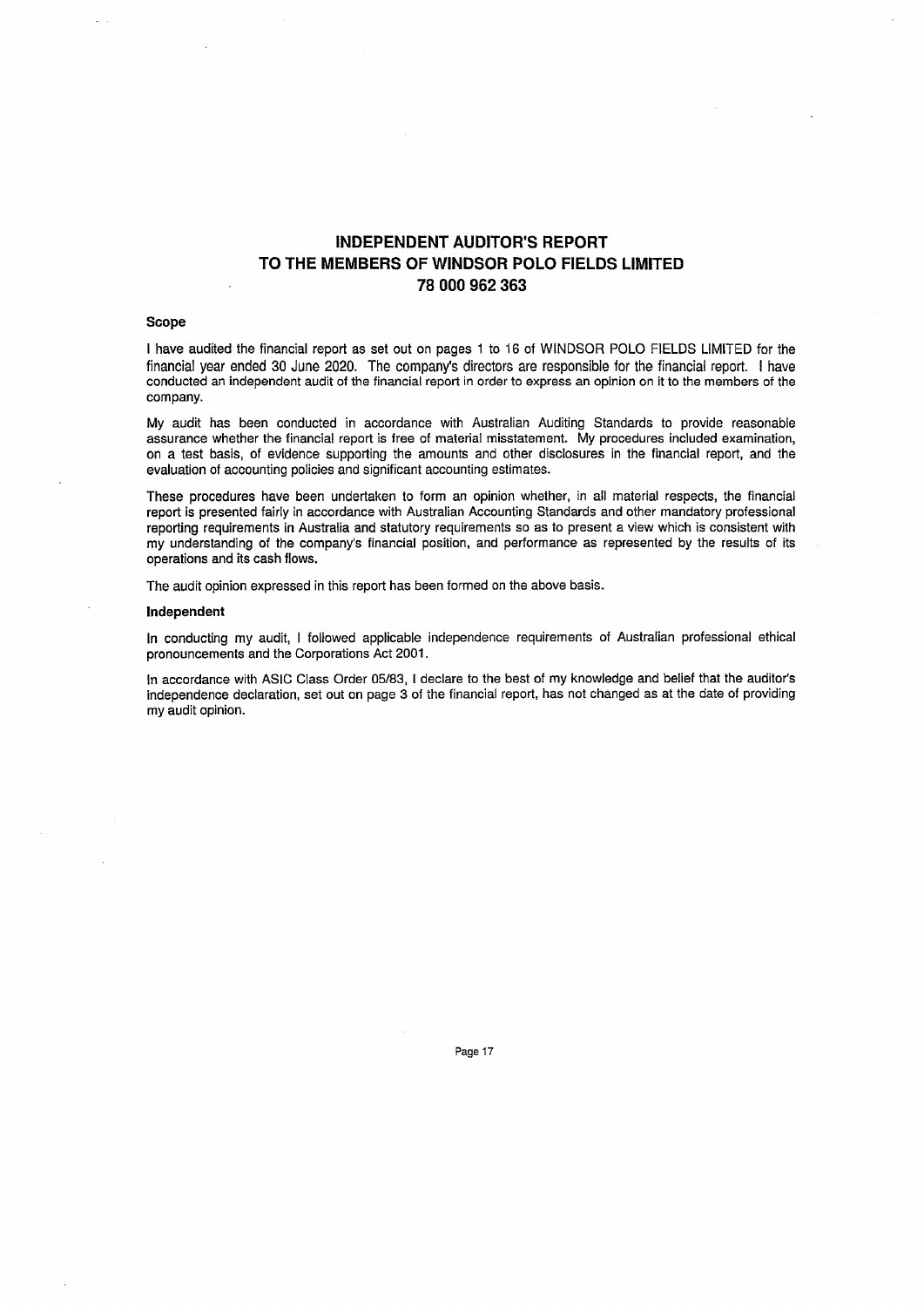## **INDEPENDENT AUDITOR'S REPORT** TO THE MEMBERS OF WINDSOR POLO FIELDS LIMITED 78 000 962 363

### **Audit Opinion**

In my opinion, the financial statements of WINDSOR POLO FIELDS LIMITED is in accordance with:

- $(a)$ the Corporations Act 2001, including:
	- giving a true and fair view of the company's financial position as at the year ended 30  $(i)$ June 2020 and of their performance for the year ended on that date; and
	- $(ii)$ complying with Australian Accounting Standards in Australia and the Corporation Regulations 2001; and
- $(b)$ other mandatory professional reporting requirements

|                   | <b>Durbi manualory professional reporting regarding its</b> |                                 |  |
|-------------------|-------------------------------------------------------------|---------------------------------|--|
| Name of Firm:     | William Tomiczek & Associates                               | Registered Leapony Arditor 1425 |  |
|                   | Ch <del>artered Accountan</del> ts                          |                                 |  |
|                   |                                                             |                                 |  |
| Name of Principal |                                                             |                                 |  |
|                   |                                                             |                                 |  |

66 Emu Plains Road Mt Riverview NSW 2774

 $S$ /Cdayot  $O$ c/cbc 2020

Address: **Dated this**